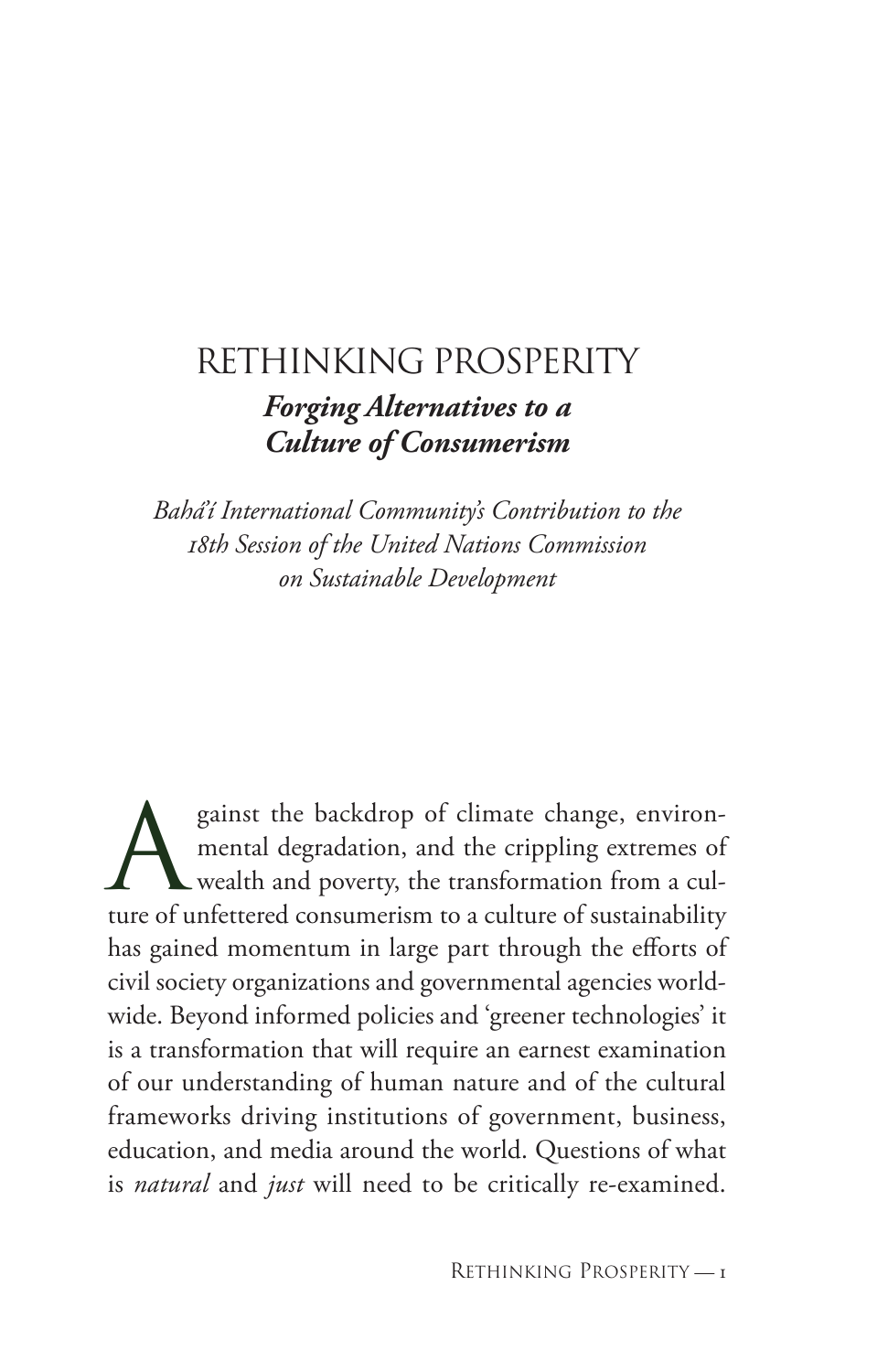The issue of sustainable consumption and production, under consideration by this Commission, will need to be considered in the broader context of an ailing social order one characterized by competition, violence, conflict and insecurity—of which it is a part.

**The issue of sustainable consumption and production . . . will need to be considered in the broader context of an ailing social order—one characterized by competition, violence, conflict and insecurity—of which it is a part.**

In its contribution to the Commission's review of the 10-Year Framework for Programmes<sup>1</sup> on Sustainable Consumption and Production, the Bahá'í International Community would like, first, to note the strengths of this evolving Framework and, second—in line with the vision outlined above—to identify issues which require further

<sup>1</sup> The main objective of the 10-Year Framework for Programmes is to be a global framework for action on sustainable consumption and production (SCP) that countries can endorse and commit to in order to accelerate the shift towards sustainable consumption and production patterns, thereby promoting social and economic development within the carrying capacity of ecosystems and de-linking economic growth from environmental degradation. The main challenge is to provide not only the key programs of the framework, but also the mechanisms for their implementation (e.g. financial support, capacity building, and technical assistance). See: *Proposed Input to CSD 18 and 19 on a 10-Year Framework of Programmes on Sustainable Consumption and Production.* Third Public Draft (2 September 2009). Prepared by the Marrakech Process Secretariat: UN Department of Economic and Social Affairs (UNDESA) and UN Environment Programme (UNEP). [http://esa.un.org/marrakechprocess/pdf/Draft3\_10yfpniputtoCSD2Sep09.pdf]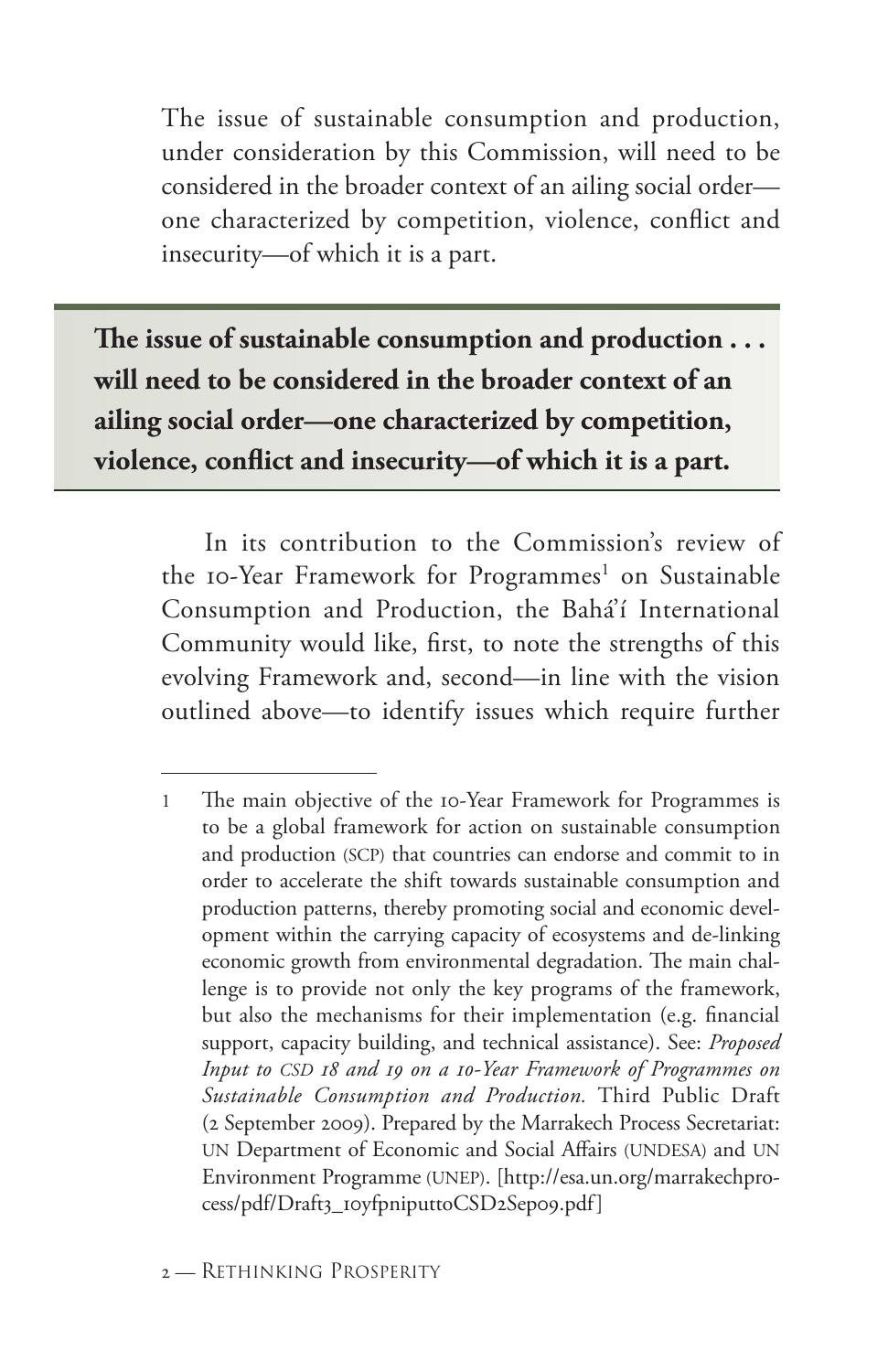elaboration. In terms of its strengths: the Framework considers the economic, social and environmental aspects of the transition to sustainable consumption and production, thereby breaking down the long-standing compartmentalization of these domains<sup>2</sup>; it recognizes the inter-linkages between the themes of the Framework (e.g. education, institutional capacity building, participation of women, application of indigenous knowledge, etc.)<sup>3</sup>; it has sought to involve stakeholders from around the world through regional consultations; and it calls on actors from all levels of society to achieve the goals articulated therein.

Yet, given that the Framework seeks to promote the shift towards sustainable consumption and production implicitly challenging cultural norms and values, which have promoted consumerism at all cost—a number of underlying conceptions will need to be examined and, in many cases, revised in order to advance the goals therein. These include conceptions of human nature; of development (and the nature of progress and prosperity); of the nature and causes of recent economic crises; of processes of technological

<sup>2</sup> "Applying a Life-Cycle Perspective to the economic system can provide a way to structure the overall approach of the 10YFP as well as identify clear entry points for actions as well as actors. It allows for single focus on either production or consumption, or integrated focus on both while taking into account the economic, social and environmental impacts of products and services throughout their whole life-cycle. Because it is based on the total use of resources going into the production of goods and provision of services as well as the resulting emissions and waste, this life-cycle perspective provides a holistic picture of all the entry points for remediation as well as possible synergistic intervention throughout the production and consumption chain." *Proposed Input to CSD 18 and 19 on a 10-Year Framework of Programmes* (see Note 1).

<sup>3</sup> Ibid.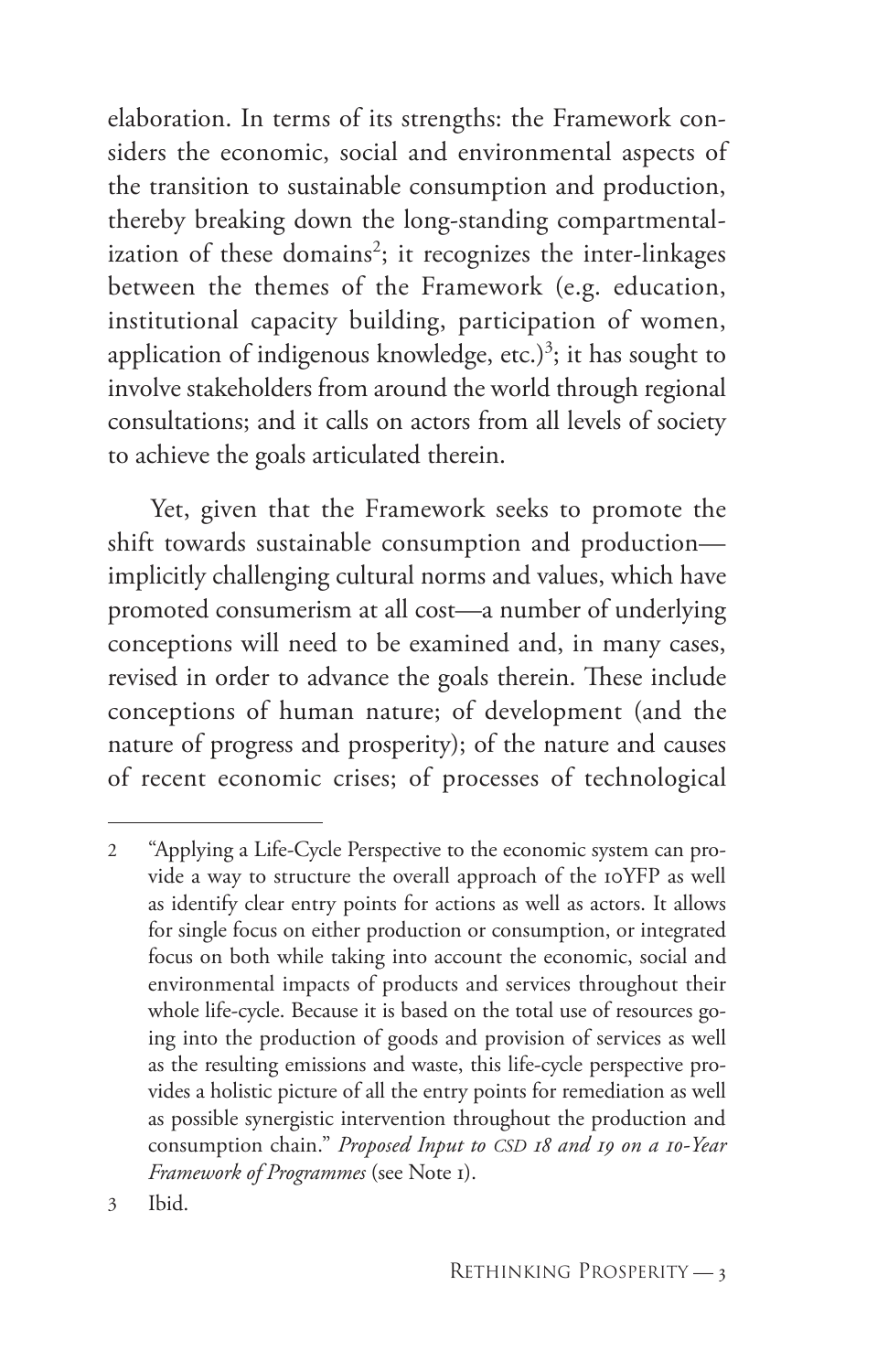development; and of the means and ends of educational processes. We invite others actively working to promote sustainable consumption and production to engage with us in dialogue about these underlying issues in order to learn from each other's perspectives and experiences and to collectively advance efforts to build a just and sustainable society.

### **Human nature**

The question of human nature has an important place in the discourse on sustainable consumption and production as it prompts us to re-examine, at the deepest levels, who we are and what our purpose is in life. The human experi-

**The culture of consumerism, however, has tended to reduce human beings to competitive, insatiable consumers of goods and to objects of manipulation by the market.** 

ence is essentially spiritual in nature: it is rooted in the inner reality—or what some call the 'soul'—that we all share in common. The culture of consumerism, however, has tended to reduce human beings to competitive, insatiable consumers of goods and to objects of manipulation by the market. Commonly held views have assumed the existence of an intractable conflict between what people really want (i.e. to consume more) and what humanity needs (i.e. equitable access to resources). How, then, can we resolve the paralyzing contradiction that, on the one hand, we desire a world of peace and prosperity, while, on the other, much of economic and psychological theory depicts human beings as slaves to self-interest? The faculties needed to construct a more just and sustainable social order—moderation, justice,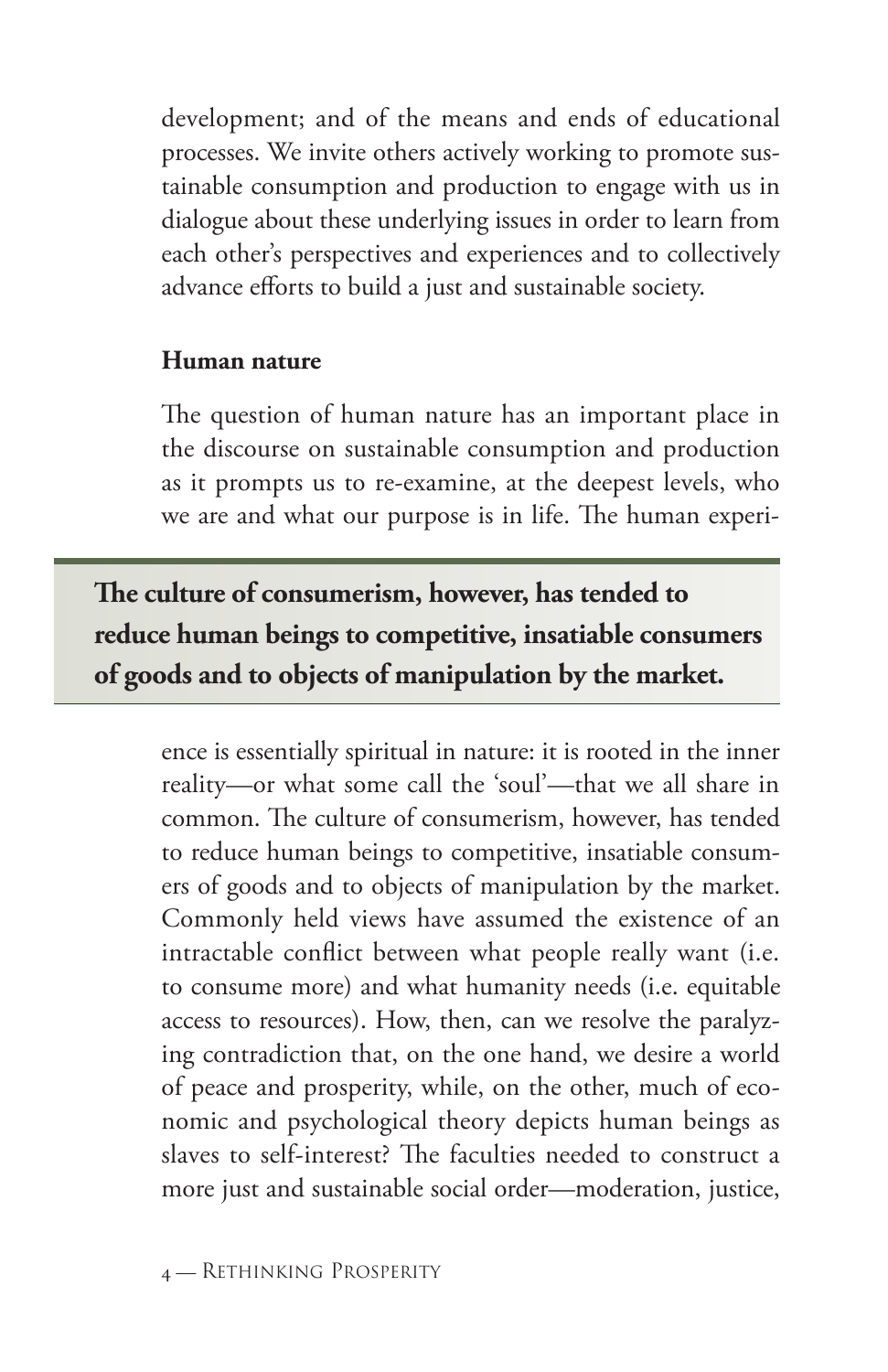love, reason, sacrifice and service to the common good have too often been dismissed as naïve ideals. Yet, it is these, and related qualities that must be harnessed to overcome the traits of ego, greed, apathy and violence, which are often rewarded by the market and political forces driving current patterns of unsustainable consumption and production.

## **Vision of development**

In a similar manner, the articulation of a vision of sustainability must emerge from a public discourse on the nature and purpose of human development and the roles assigned to its protagonists.

The Bahá'í International Community understands the transition to sustainable consumption and production as part of a global enterprise which enables all individuals to fulfill their dual purpose, namely to develop their inherent potentialities and to contribute to the betterment of the

**It is not enough to conceive of sustainable consumption and production in terms of creating opportunities for those living in poverty to meet their basic needs.** 

wider community. It is not enough to conceive of sustainable consumption and production in terms of creating opportunities for those living in poverty to meet their basic needs. Rather, with the understanding that each individual has a contribution to make to the construction of a more just and peaceful social order, these processes must be arranged in a way that permits each to play his or her rightful role as a productive member of society. Within such a framework,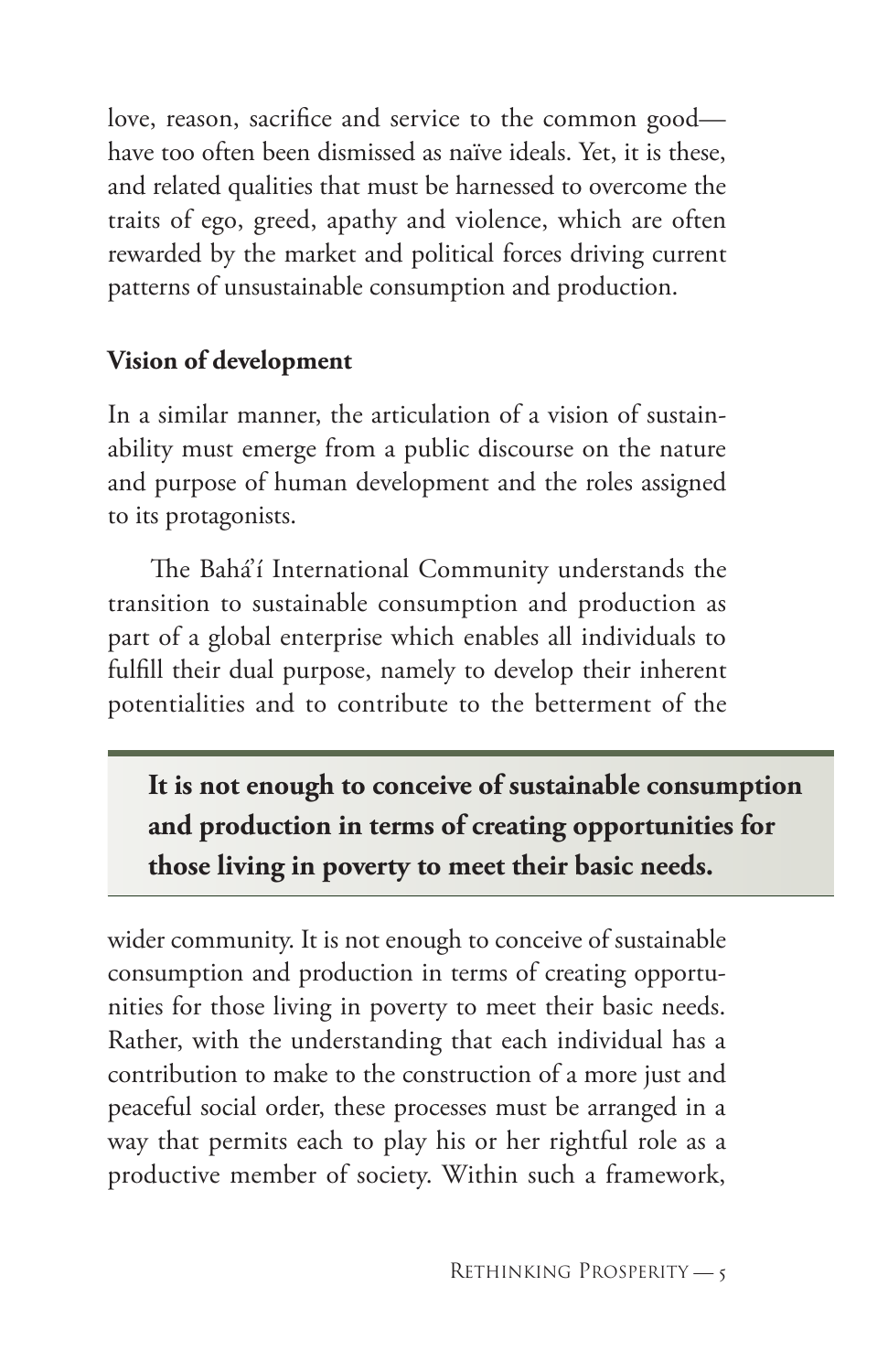sustainable consumption and production could be characterized as processes that provide for the material, social and spiritual needs of humanity across generations and enable all peoples to contribute to the ongoing advancement of society.

Progress at the technical and policy levels now needs to be accompanied by public dialogue—among rural and urban dwellers; among the materially poor and the affluent; among men, women and young persons alike—on the ethical foundations of the necessary systemic change. A sustainable social order is distinguished, among other things, by an ethic of reciprocity and balance at all levels of human organization. A relevant analogy is the human body: here, millions of cells collaborate to make human life possible. The astounding diversity of form and function connects them in a lifelong process of giving and receiving. It represents the highest expression of unity *in* diversity. Within such an order, the concept of justice is embodied in the recognition that the interests of the individual and of the wider community are inextricably linked. The pursuit of justice within the frame of unity (in diversity) provides a guide for collective deliberation and decision-making and offers a means by which unified thought and action can be achieved.

Ultimately, the transformation required to shift towards sustainable consumption and production will entail no less than an organic change in the structure of society itself so as to reflect fully the interdependence of the entire social body—as well as the interconnectedness with the natural world that sustains it. Among these changes, many of which are already the focus of considerable public discourse, are: the consciousness of world citizenship; the eventual federation of all nations through an integrated system of governance with capacity for global decision-making; the establishment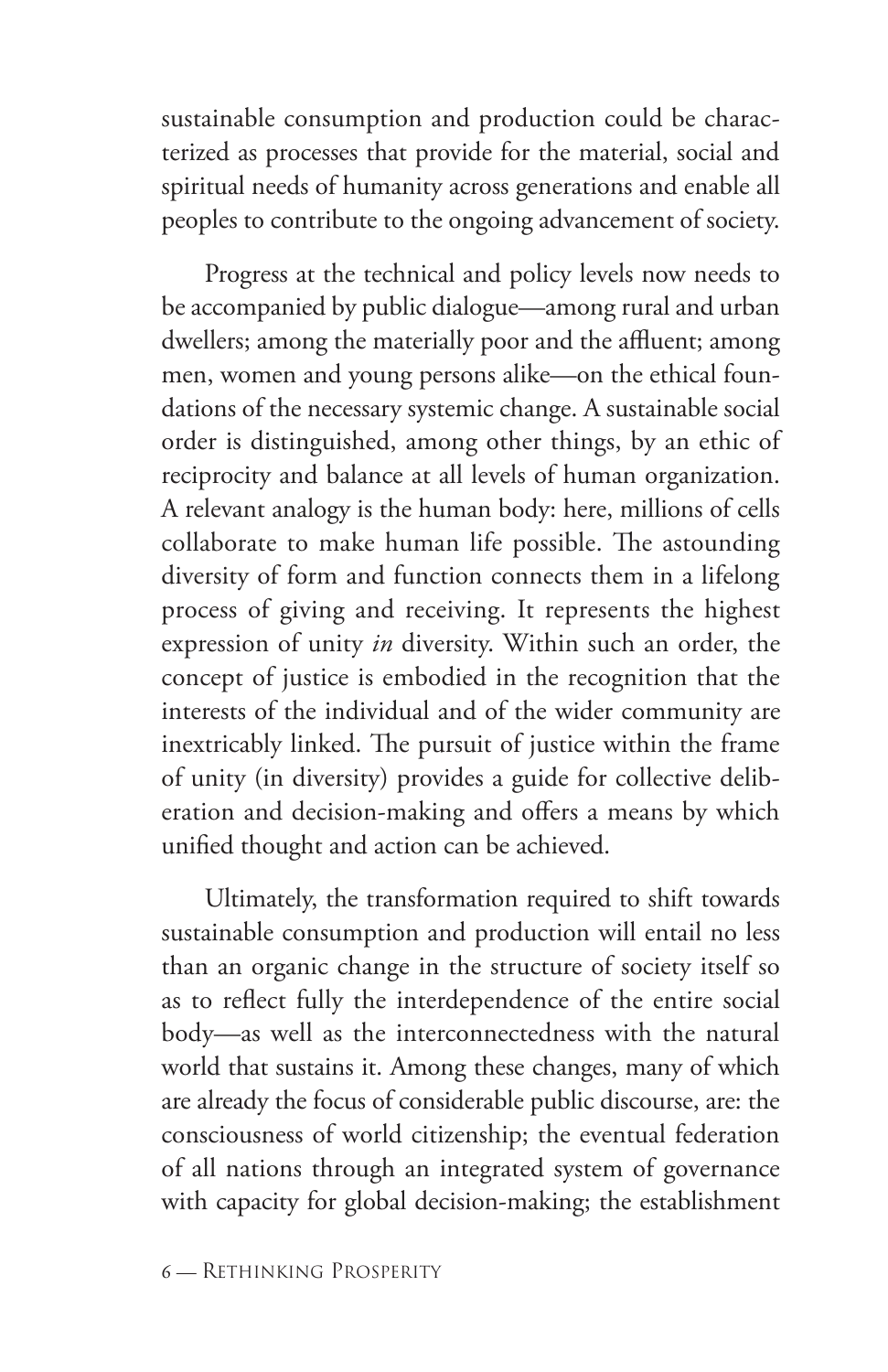**Ultimately, the transformation required to shift towards sustainable consumption and production will entail no less than an organic change in the structure of society itself so as to reflect fully the interdependence of the entire social body—as well as the interconnectedness with the natural world that sustains it.**

of structures which recognize humanity's common ownership of the earth's resources; the establishment of full equality between men and women; the elimination of all forms of prejudice; the establishment of a universal currency and other integrating mechanisms that promote global economic justice; the adoption of an international auxiliary language to facilitate mutual understanding; and the redirection of massive military expenditures towards constructive social ends<sup>4</sup>.

#### **Crisis in the current economic system**

As is well known, the dominant model of development depends on a society of vigorous consumers of material

<sup>4</sup> "The enormous energy dissipated and wasted on war, whether economic or political, will be consecrated to such ends as will extend the range of human inventions and technical development, to the increase of the productivity of mankind, to the extermination of disease, to the extension of scientific research, to the raising of the standard of physical health, to the sharpening and refinement of the human brain, to the exploitation of the unused and unsuspected resources of the planet, to the prolongation of human life, and to the furtherance of any other agency that can stimulate the intellectual, the moral, and spiritual life of the entire human race." Shoghi Effendi, *The World Order of Bahá'u'lláh* (Wilmette: Bahá'í Publishing Trust, 1991). [http://reference.bahai.org/en/t/se/WOB/wob-56.html].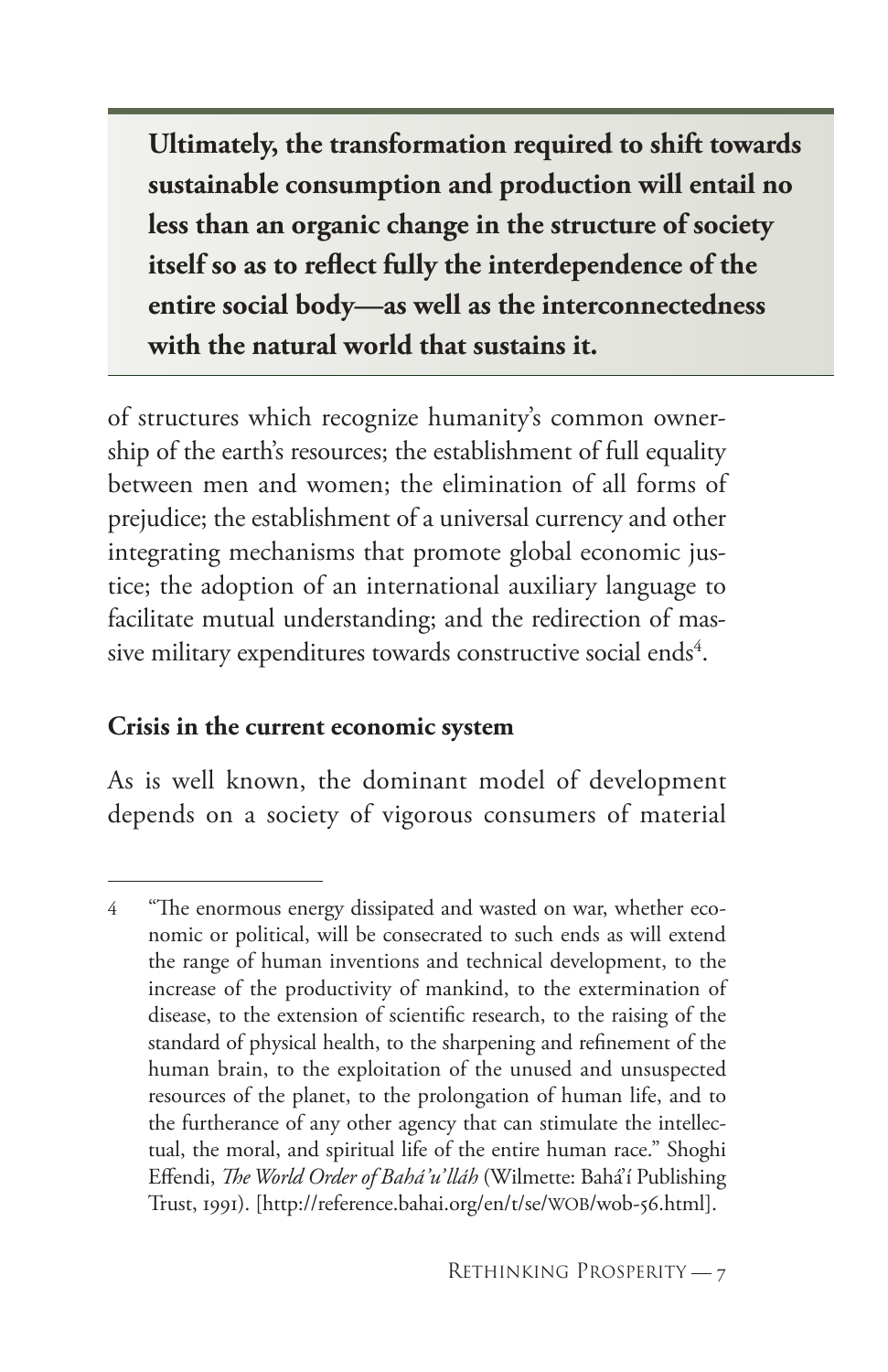goods.5 In such a model, endlessly rising levels of consumption are cast as indicators of progress and prosperity. This preoccupation with the production and accumulation of material objects and comforts (as sources of meaning, happiness and social acceptance) has consolidated itself in the structures of power and information to the exclusion of competing voices and paradigms. The unfettered cultivation of needs and wants has led to a system fully dependent on excessive consumption for a privileged few, while reinforc-

**The unfettered cultivation of needs and wants has led to a system fully dependent on excessive consumption for a privileged few, while reinforcing exclusion, poverty and inequality, for the majority.**

> ing exclusion, poverty and inequality, for the majority. Each successive global crisis—be it climate, energy, food, water, disease, financial collapse—has revealed new dimensions of the exploitation and oppression inherent in the current

<sup>5</sup> According to the Worldwatch Institute, consumption expenditures per person almost tripled between 1960 and 2006. (Worldwatch Institute, *State of the World 201: The Rise and Fall of Consumer Cultures.* New York: W.W. Norton & Company, 2010.) 60 billion tons of resources are extracted annually—50 percent more than 30 years ago. (Tim Jackson, *Prosperity without growth? The transition to a sustainable economy.* London: Sustainable Development Commission. March 2009; [http://www.sd-commission.org.uk/ publications/downloads/prosperity\_without\_growth\_report.pdf ]. The 2005 Millennium Ecosystem Assessment found that some 60% of ecosystem services—climate regulation, the provision of fresh water, waste treatment, food from fisheries, etc.—were being degraded or used unsustainably. (Millennium Ecosystem Assessment, Ecosystems and Human Well-Being: Synthesis. Washington, DC: Island Press, 2005.)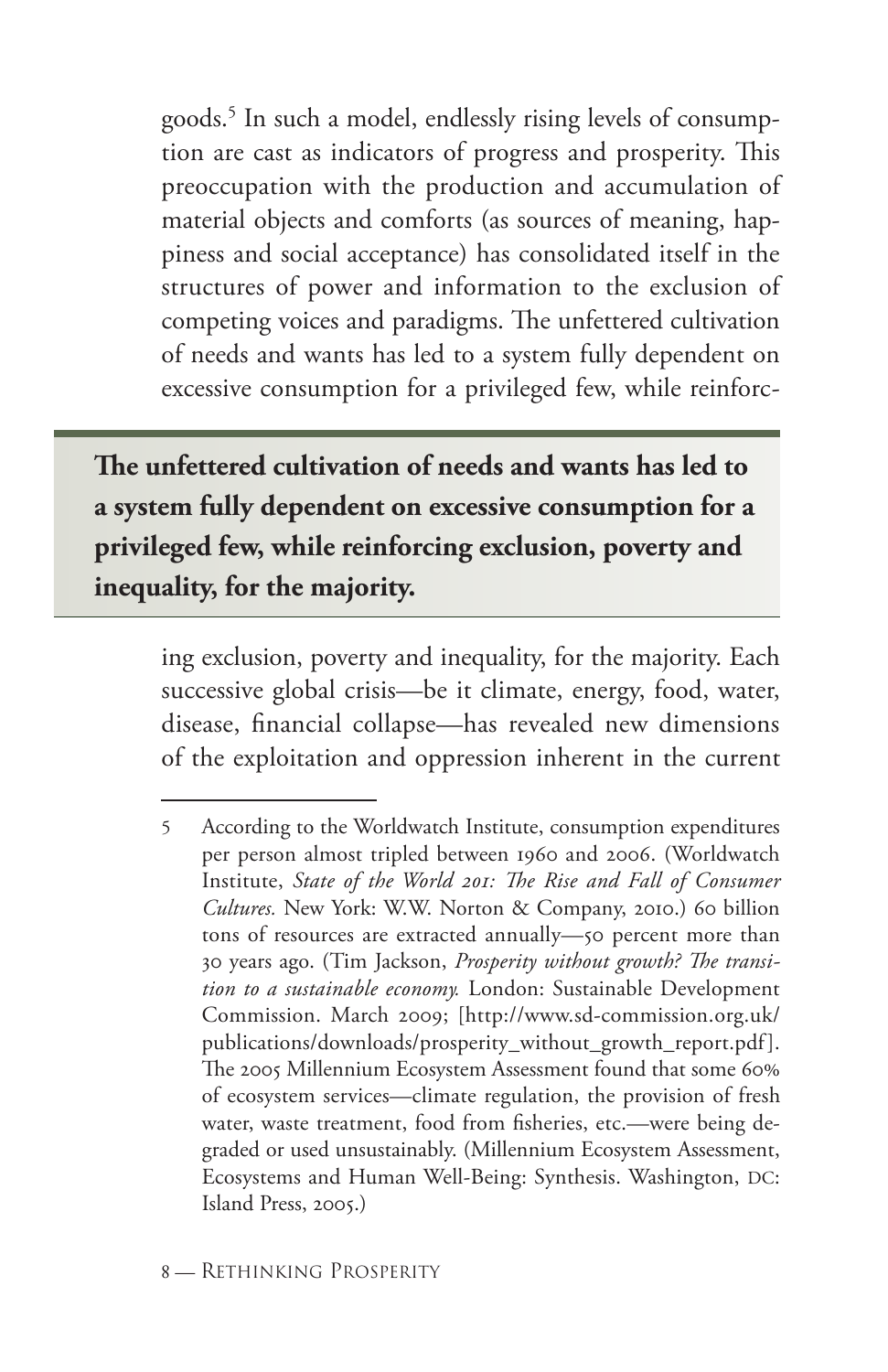patterns of consumption and production. Stark are the contrasts between the consumption of luxuries and the cost of provision of basic needs: basic education for all would cost \$10 billion<sup>6</sup>; yet \$82 billion is spent annually on cigarettes in the United States alone.<sup>7</sup> The eradication of world hunger would cost \$30 billion<sup>8</sup>; water and sanitation—\$10 billion.<sup>9</sup> By comparison, the world's military budget rose to \$1.55 trillion in  $2008$ <sup>10</sup>

The narrowly materialistic worldview underpinning much of modern economic thinking has contributed to the degradation of human conduct, the disruption of families and communities, the corruption of public institutions, and

<sup>6</sup> Action Aid (United Kingdom). *Fact File.* (http://www.actionaid. org.uk). See also: Sperling, Gene B. (Director of the Center for Universal Education, USA). *The Case for Universal Basic Education for the World's Poorest Boys and Girls.* November 2005. (Council on Foreign Relations, www.cfr.org).

<sup>7</sup> *The Case for* Center for Disease Control and Prevention. *Economic Facts About U.S. Tobacco Use and Tobacco Production.* (Cites 2005 data). [http://www.cdc.gov/tobacco/data\_statistics/fact\_sheets/ economics/econ\_facts/index.htm].

<sup>8</sup> United Nations. Press Release. *Secretary-General Calls for \$30 Billion to Restructure World Agriculture, Create Long-Term Food Security.*  30 November 2008. [http://www.un.org/esa/ffd/doha/press/ foodsideevent.pdf]

<sup>9</sup> "The estimated cost of closing the gap between current trends and what is needed to meet the target ranges from \$10 billion to \$18 billion per year." United Nations Department of Public Information. Press Release. *Secretary-General, addressing side event, spells out areas 'crying out for action' to advance implementation of water and sanitation agenda*. 25 September 2008. [http://www.un.org/News/Press/ docs/2008/sgsm11813.doc.htm].

<sup>10</sup> International Institute for Strategic Studies. [http:// www.iiss.org/whats-new/iiss-in-the-press/february-2010/ report-military-spending-unaffected-by-recession/]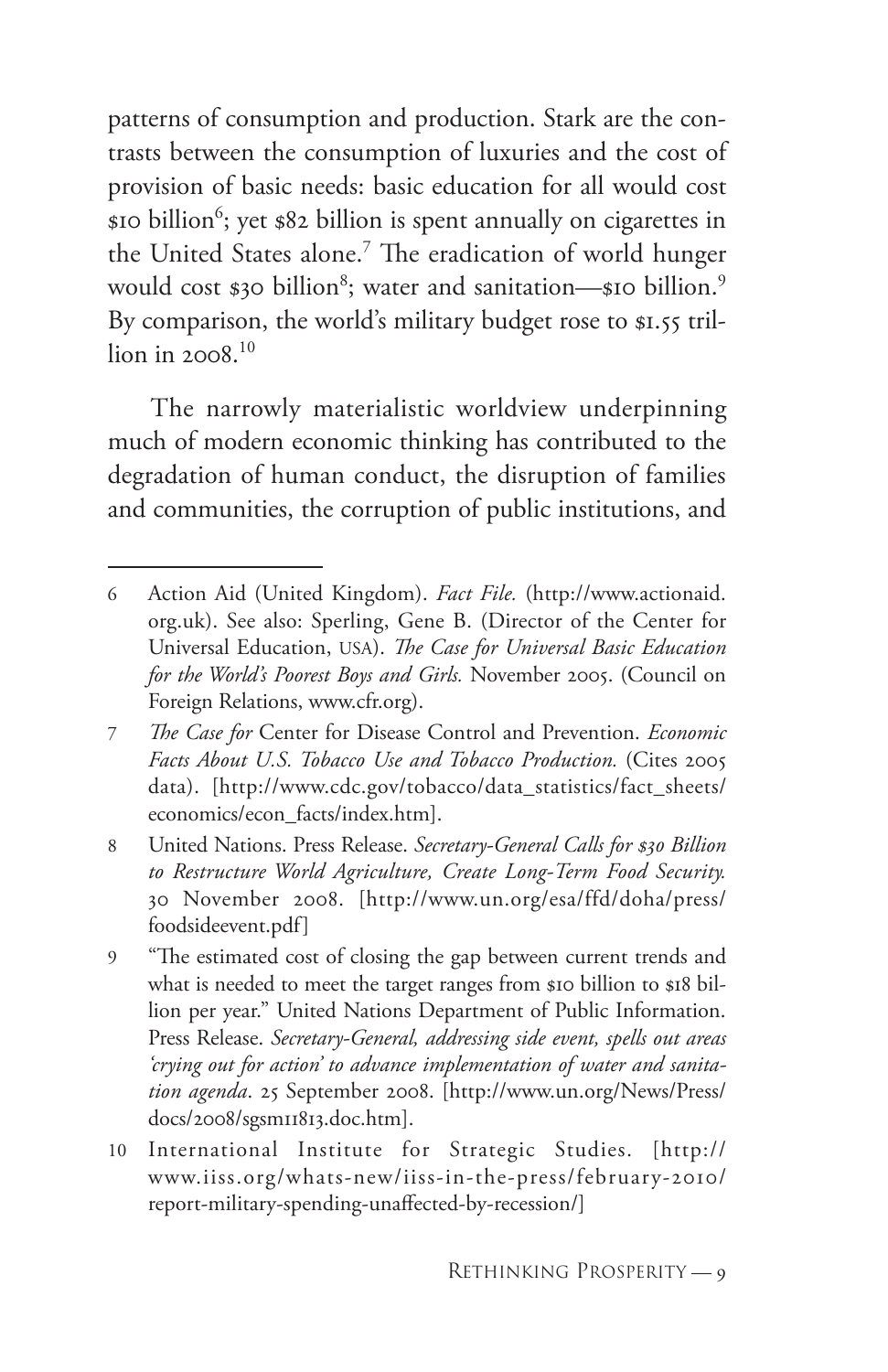the exploitation and marginalization of large segments of the population—women and girls in particular. Unarguably, economic activity and the strengthening of the economy (a process that may include, but is not synonymous with, economic growth) have a central role to play in achieving the prosperity of a region and its people. Yet the shift towards a more just, peaceful and sustainable society will require attention to a harmonious dynamic between the material and non-material (or moral) dimensions of consumption and production. The latter, in particular, will be essential for laying the foundation for just and peaceful human relations; these include the generation of knowledge, the cultivation of trust and trustworthiness, eradication of racism and violence, promotion of art, beauty, science, and the capacity for collaboration and the peaceful resolution of conflicts.

In this light, it is also important to emphasize the relationship between production and employment as a critical dimension of a strong economy. Too often, increases in productivity have been accompanied by delocalization or a transition to automation and thus, rising levels of unemployment. A single-minded focus on profit-maximization has also valued workforce reduction wherever possible. Under the present system, unemployment and underemployment are soaring and the majority of the world's population does not earn enough to meet their basic needs. Those living in poverty have no means by which to express themselves in such a system. Sustainable production is not simply about 'greener' technology but rather, should involve systems that enable all human beings to contribute to the productive process. In such a system, all are producers, and all have the opportunity to earn (or receive, if unable to earn) enough to meet their needs. More than simply the means of generating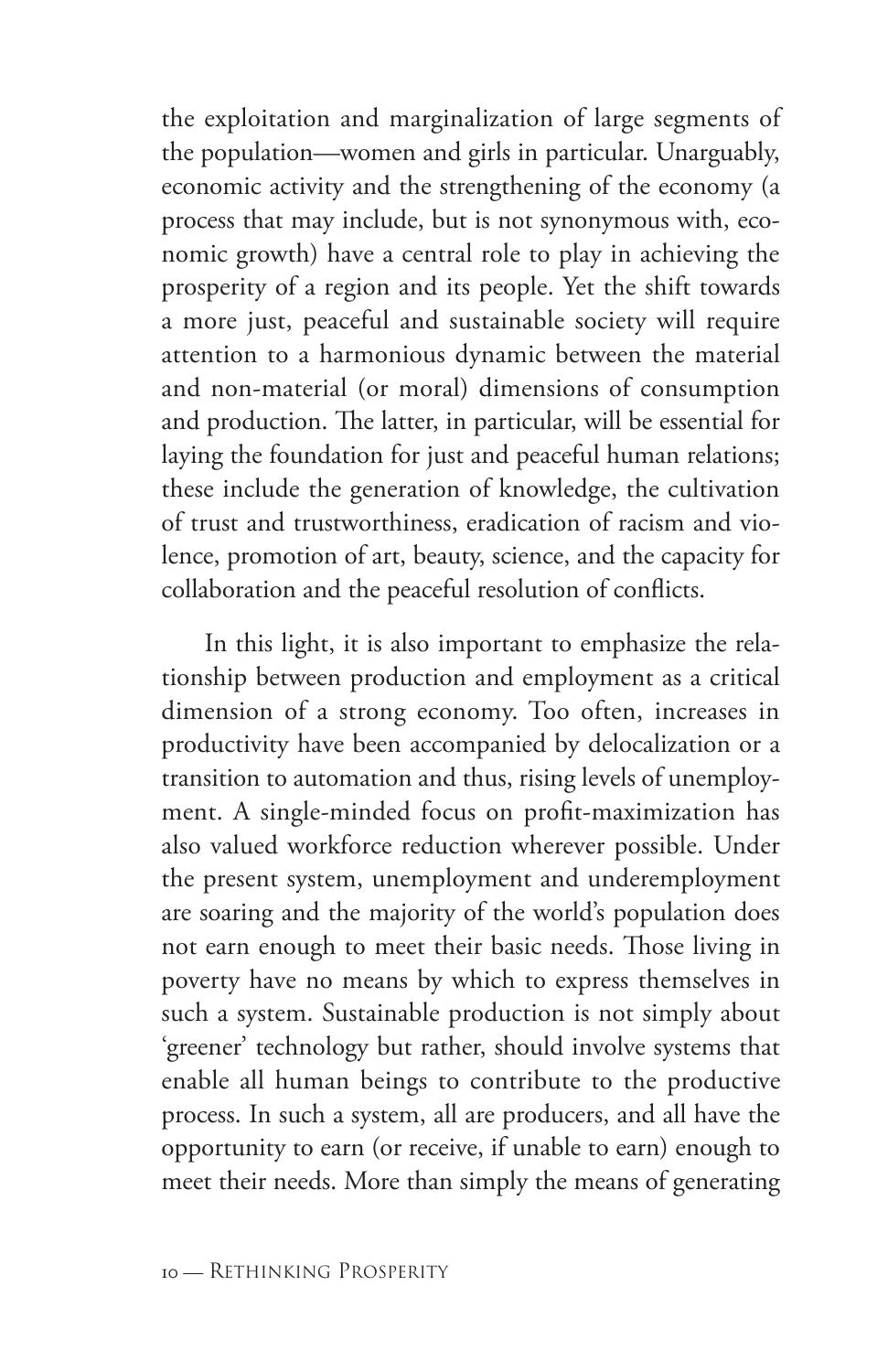wealth and meeting basic needs, work provides a role in the community and developing one's talents, refining one's character, rendering service and contributing to the advancement of society.

## **Technological development**

The Framework for Programmes highlights the importance of technology transfer and knowledge sharing for achieving sustainable levels of consumption and production. Yet, the majority of technological development is driven by market forces that do not reflect the basic needs of the world's peoples. Furthermore, the emphasis on the trans-

**Developing the capacity for identifying technological need and for technological innovation and adaptation in light of societal needs and environmental constraints—will be vital to social progress.** 

fer of technology without accompanying efforts to increase participation in the generation and application of knowledge can only serve to widen the gap between the rich and the poor—the 'developers' and the 'users' of technology. Developing the capacity for identifying technological need and for technological innovation and adaptation—in light of societal needs and environmental constraints—will be vital to social progress. The transformation of complex social realities will require the development of institutional capacity within local populations to create and apply knowledge in ways that address the specific needs of that population. This question of institutional capacity (e.g. the establishment of regional centers of research and training) constitutes a major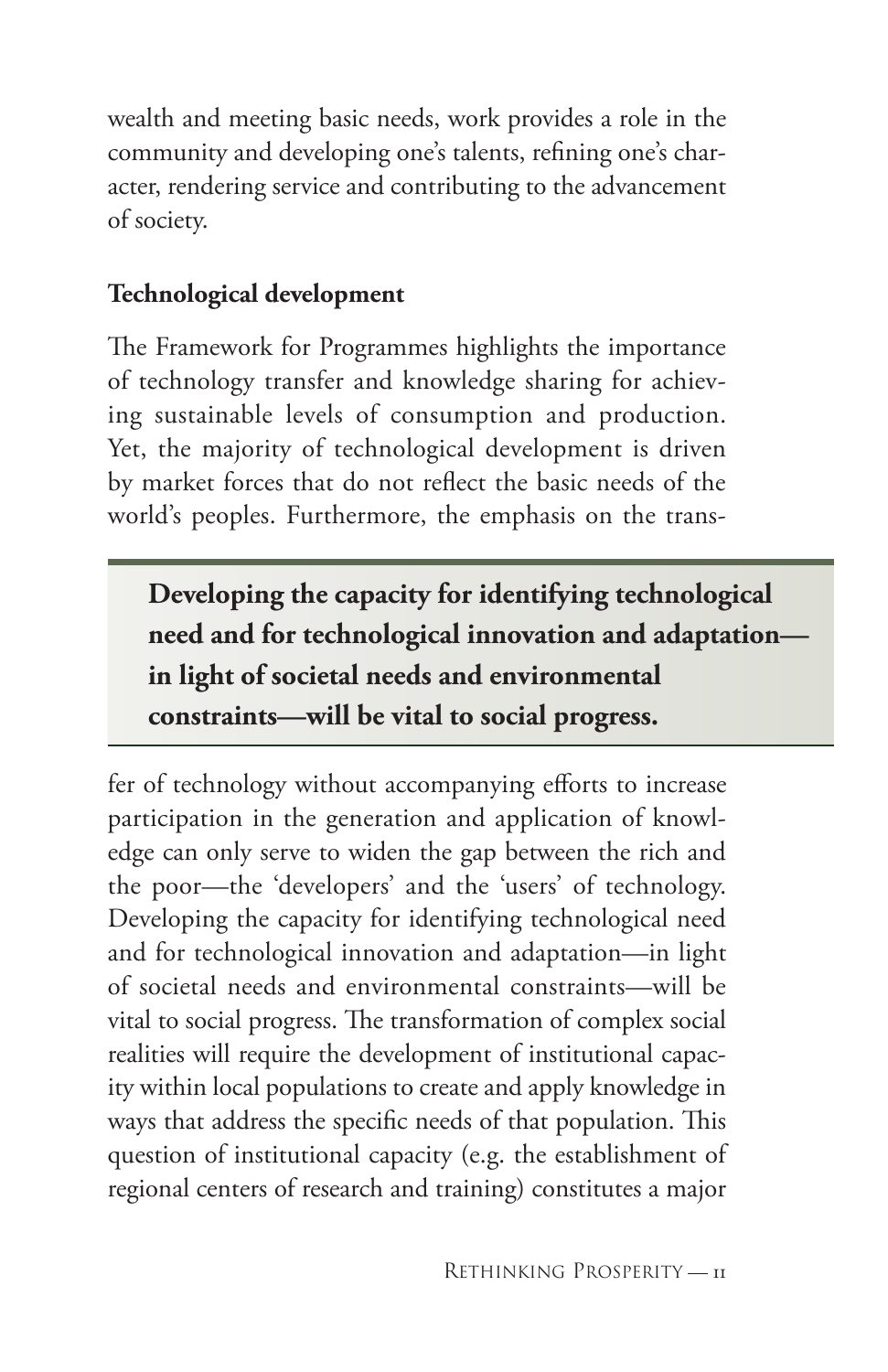challenge to sustainable development. If successfully met, however, the result will be to break the present unbalanced flow of knowledge in the world and dissociate development from ill-conceived processes of modernization. "Modern" technologies will be characterized by an orientation towards addressing locally defined needs and by priorities that take into account both the material and moral prosperity of society as a whole.

## **Education**

The Framework for Programmes identifies education and institutional capacity building as two of the programs that could support the implementation of sustainable patterns of

**As a starting point, the program of education must be based on a clear vision of the kind of society that we wish to live in; and the kind of individuals that will bring this about.**

> consumption and production. Yet, if they are to effect the profound changes in the minds of people and in the structures of society (needed to shift towards sustainability), the nature of the educational processes will need to be rethought. As a starting point, the program of education must be based on a clear vision of the kind of society that we wish to live in; and the kind of individuals that will bring this about. It needs to help learners reflect on the purpose of life and help them to step out of their cultural realities to develop alternative visions and approaches to the problems at hand and to understand the manifold consequences of their behaviors and to adjust these accordingly.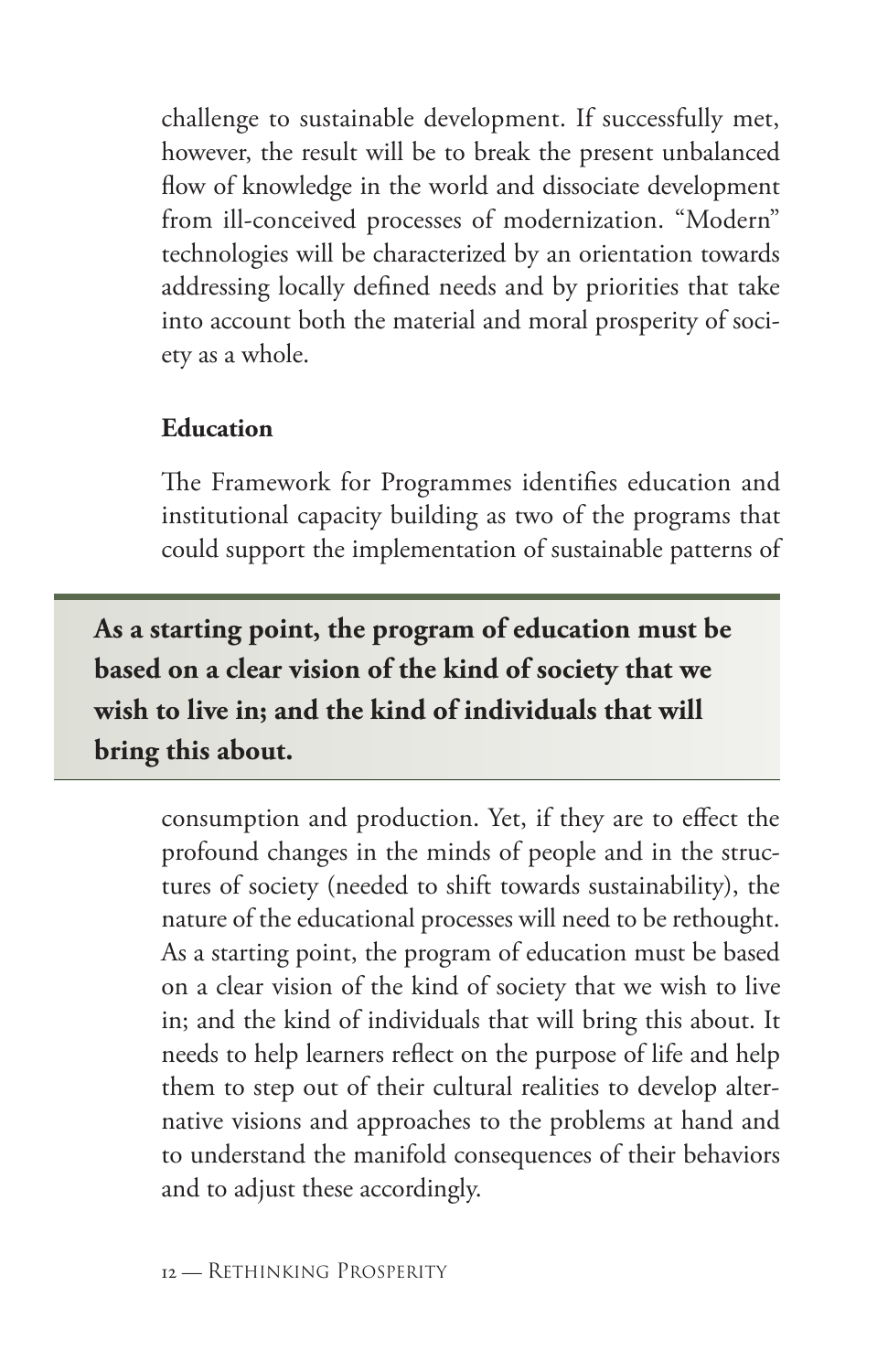Schools themselves must become participants in the social transformation processes. The curriculum cannot simply aim to impart relevant knowledge and skills; rather it should aim to develop the vast potential inherent in the human being. Individuals must be assisted to channel this potential towards the betterment of their communities and the advancement of society as a whole. The level of consciousness and the deep spirit of service and collaboration required to transform individual behaviors and institutional forces in the direction of sustainability will require a transformation of educational processes commensurate with the task at hand.

## **Bahá'í community's approach to cultural transformation**

Cultural transformation involves deliberate changes in individual choices and in institutional structures and norms. For over a decade, the worldwide Baha'i community has been endeavoring systematically to effect a transformation among individuals and communities around the world—to inspire and build the capacity for service. The framework for action guiding these activities has been rooted in a dynamic of *learning*—characterized by action, reflection, and consultation. In thousands of communities, Baha'is have set into motion neighborhood-level processes that seek to empower individuals of all ages to recognize and develop their spiritual capacities<sup>11</sup> and to channel their collective energies towards

<sup>11</sup> Just as the physical body possesses physical capacities for movement, growth, etc., so too the soul has capacities, which can be consciously developed. These capacities include human consciousness; the power of intellect and rational thought; the capacity to love; the power of will; and the capacity to initiate and sustain action for the betterment of society, to name a few.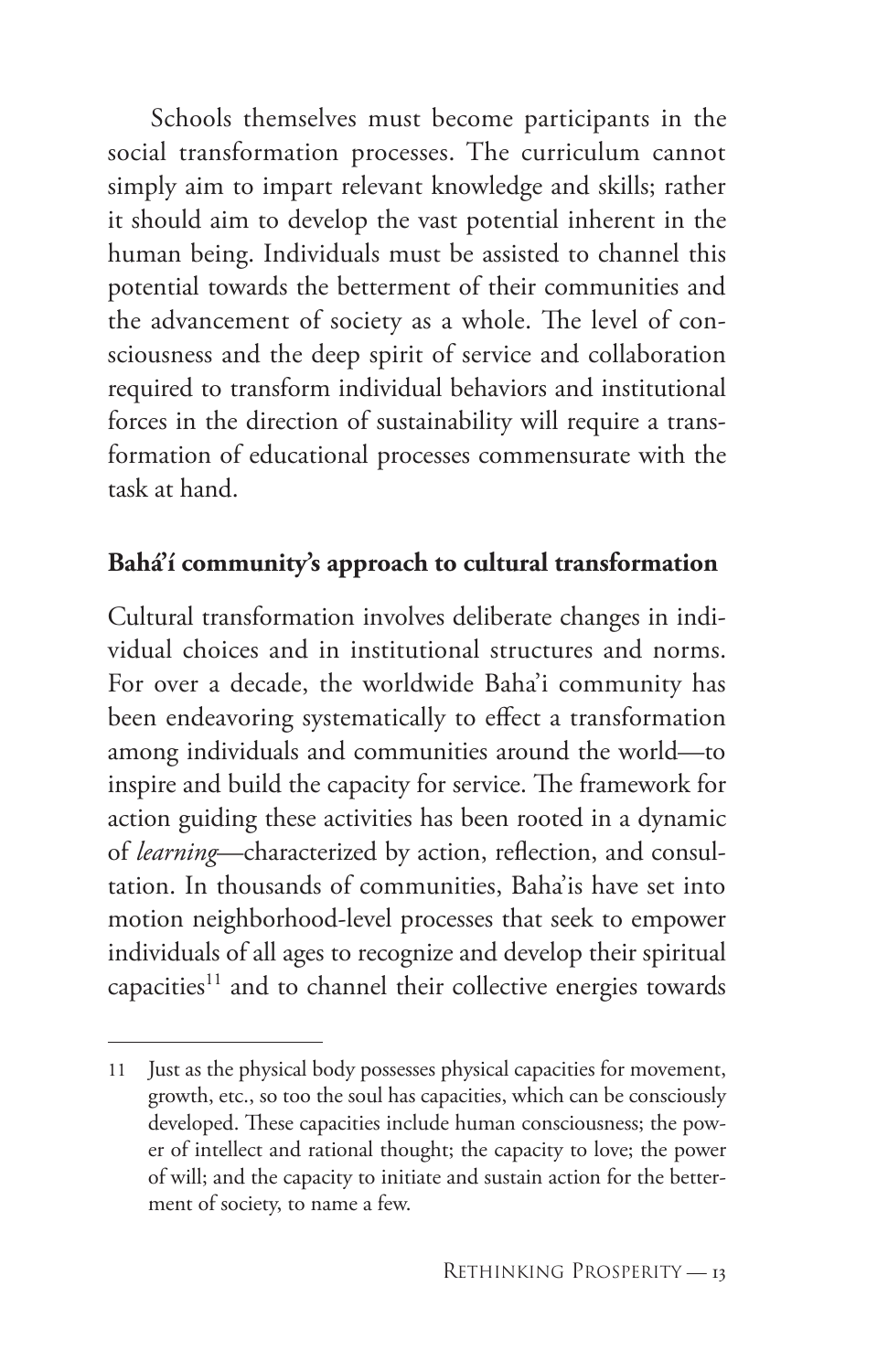the betterment of their communities. Aware of the aspirations of the children of the world and their need for spiritual education, they have started children's classes that focus on laying the foundations of a noble and upright character. For youth aged 11-14, they have created a learning environment which helps them to form their moral identity at this critical time in their life and to develop skills which empower them to channel their constructive and creative energies toward the betterment of their communities. All are invited to take part in small groups of participatory learning around core concepts and themes which encourage individuals to become agents of change in their communities within a dynamic of learning and an orientation towards service.

The approach to curriculum development for these activities has not been one of design, field testing and evaluation; rather the first step in writing any set of materials has been taken when experience emerges from grassroots action in response to particular development needs. Curriculum materials are continually refined in light of new knowledge

**The cultural shifts taking place are evident in the greater capacity to carry out collective action, to see oneself as an agent of change in the community, as a humble learner, as an active participant in the generation, diffusion and application of knowledge.**

and insights. The cultural shifts taking place are evident in the greater capacity to carry out collective action, to see oneself as an agent of change in the community, as a humble learner, as an active participant in the generation, diffusion and application of knowledge. The continuous cycle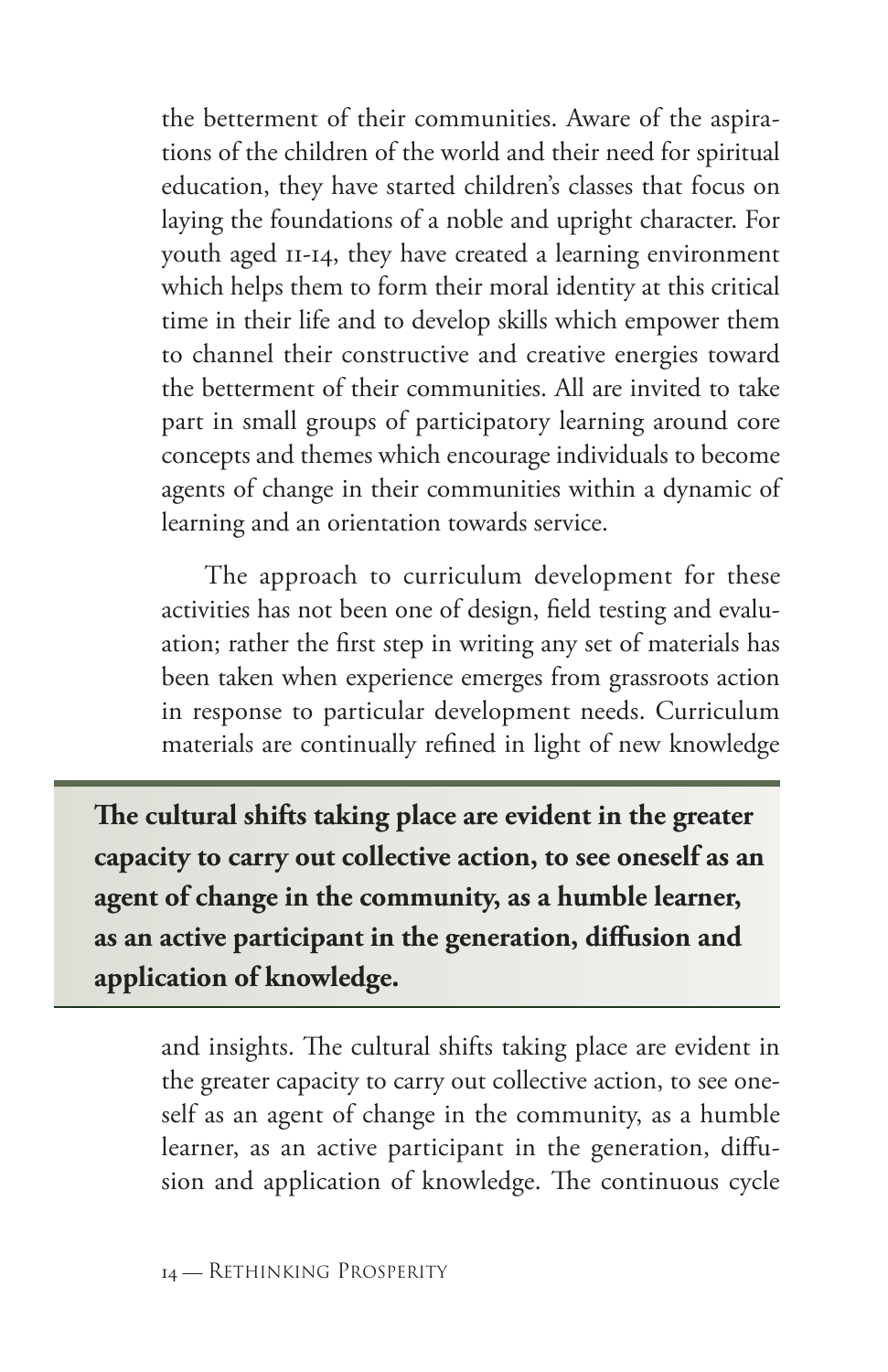of learning through action, reflection and consultation has raised awareness of the needs and resources across communities as well as strengthened the mechanisms for collective action and deliberation.

**In addition, professionals in various fields have joined together in organizations inspired by Bahá'í principles and values to work for sustainable consumption and production.** 

In addition, professionals in various fields have joined together in organizations inspired by Bahá'í principles and values to work for sustainable consumption and production. The European Bahá'í Business Forum and affiliated bodies in other regions are working with business leaders to consider social purposes beyond profit, including sustainability in production processes and corporate responsibility. The International Environment Forum<sup>12</sup> has long promoted sustainable lifestyles and more ethical consumption, including participation in the former Consumer Citizenship Network in Europe and now the Partnership for Education and Research for Responsible Living.<sup>13</sup>

The movement to redefine cultural norms in light of the exigencies of justice and sustainability is well underway. In different measures, leading cultural institutions, including governments, education and media, as well as businesses, religious organizations and civil society are bringing the values of sustainability to the forefront of public consciousness.

<sup>12</sup> International Environment Forum: www.iefworld.org

<sup>13</sup> Partnership for Education and Research about Responsible Living: http://www.hihm.no/hihm/Prosjektsider/CCN/PERL